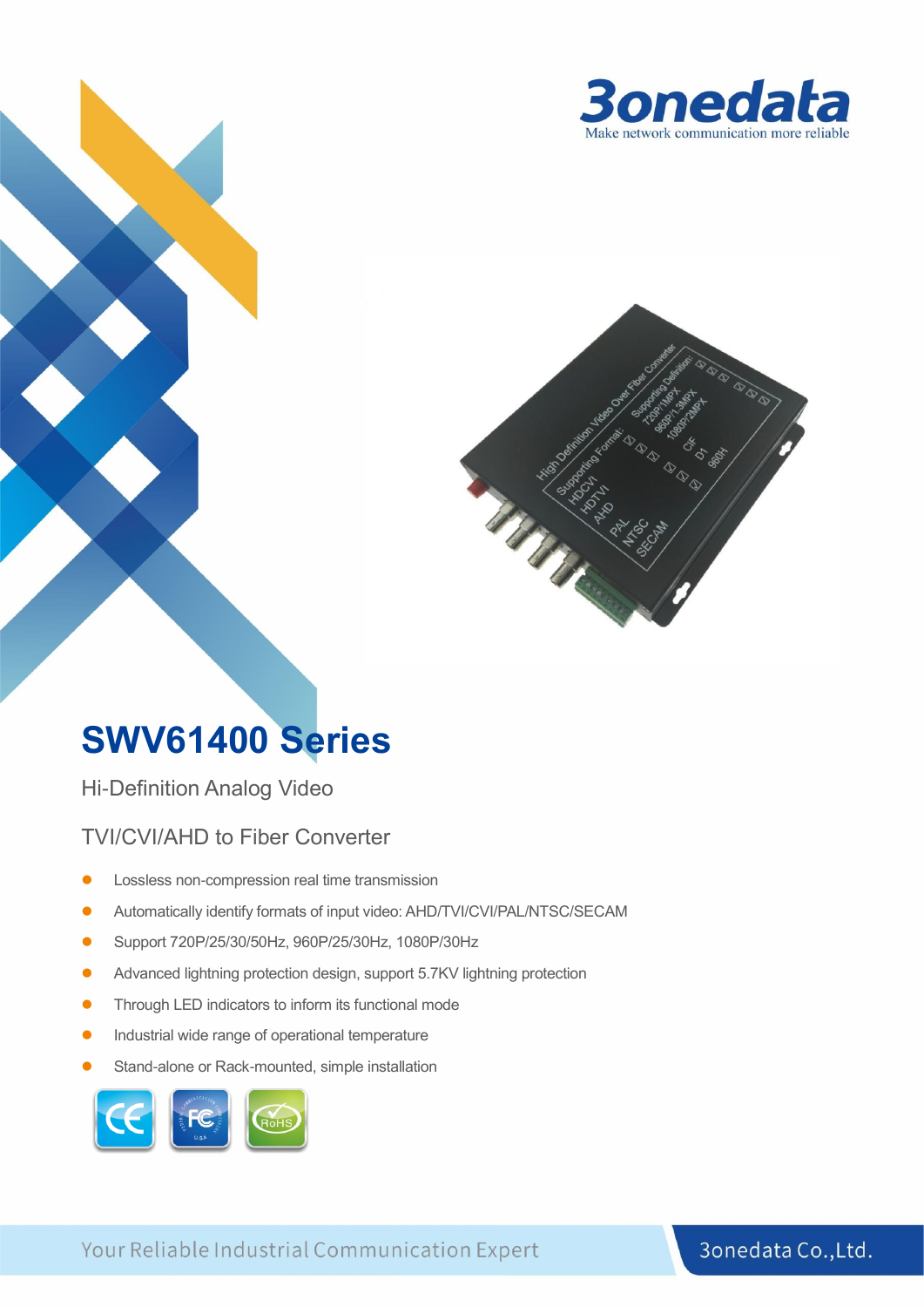### **Introduction**

Our 4-Ch TVI/CVI/AHD TO Fiber Converters is universal type supporting High Definition Analog video format HD-TVI/HD-CVI/AHD, can simultaneously transmit 4 channels video and 1-ch RS485 over one core multimode or single-mode optical fiber. It also supports the regular analog video format such as PAL/NTSC/SECAM; it is a kind of universal fiber transmission solution/product for CCTV analog video/data signals. Devices are available for either standalone or rack-mount installation, which is suitable for different working environment. Electronic and optical adjustments are never required. LED indicators are provided for instantly monitoring system status.

### **Specification**

| <b>Optics</b> | Wavelength: WDM: 1310nm/1550nm<br>Output Power: -8~3dBm<br>Optic fiber: 50/125u multimode, 62.5/125u multimode, 9/125u single<br>mode<br>Rx sensitivity: -23dBm<br>Optical connector: FC, ST, SC (optional)<br>Distance: 0~550M (MM)/0~80KM (SM) (Default distance is 20Km)                                                                                                                                                                                                                                                                                  |
|---------------|--------------------------------------------------------------------------------------------------------------------------------------------------------------------------------------------------------------------------------------------------------------------------------------------------------------------------------------------------------------------------------------------------------------------------------------------------------------------------------------------------------------------------------------------------------------|
| Video         | Number of Channels: 4<br>Input/output impedance: 75 Ohm (unbalance)<br>Standard video input/output voltage: 1.0Vp-p<br>Video Bandwidth: 50MHz<br>Sampling Bandwidth: 8bit<br>Sampling Frequency: 100MHz<br>Signal to noise ratio: >67dB<br>Rise and Fall time: <0.8ns<br>Optical Signal Intrinsic Jitter: < 0.2 UI<br>Differential Gain: $< \pm 1.5\%$<br>Differential Phase: $< \pm 1^{\circ}$<br>Connector: BNC<br>Supporting video pixel: 1280(H)x720(V)@30Hz/1MPX<br>1280(H)x720(V)@50Hz/1MPX<br>1280(H)x960(V)@30Hz/1.3MPX<br>1920(H)x1080(V)@30Hz/2MPX |
| Data          | Protocol: Default: RS485 (RS232/RS422 Optional)<br>Number of channels: 1<br>Connector: 9pins Terminal Blocks<br>Data Rate: 0-200Kbps                                                                                                                                                                                                                                                                                                                                                                                                                         |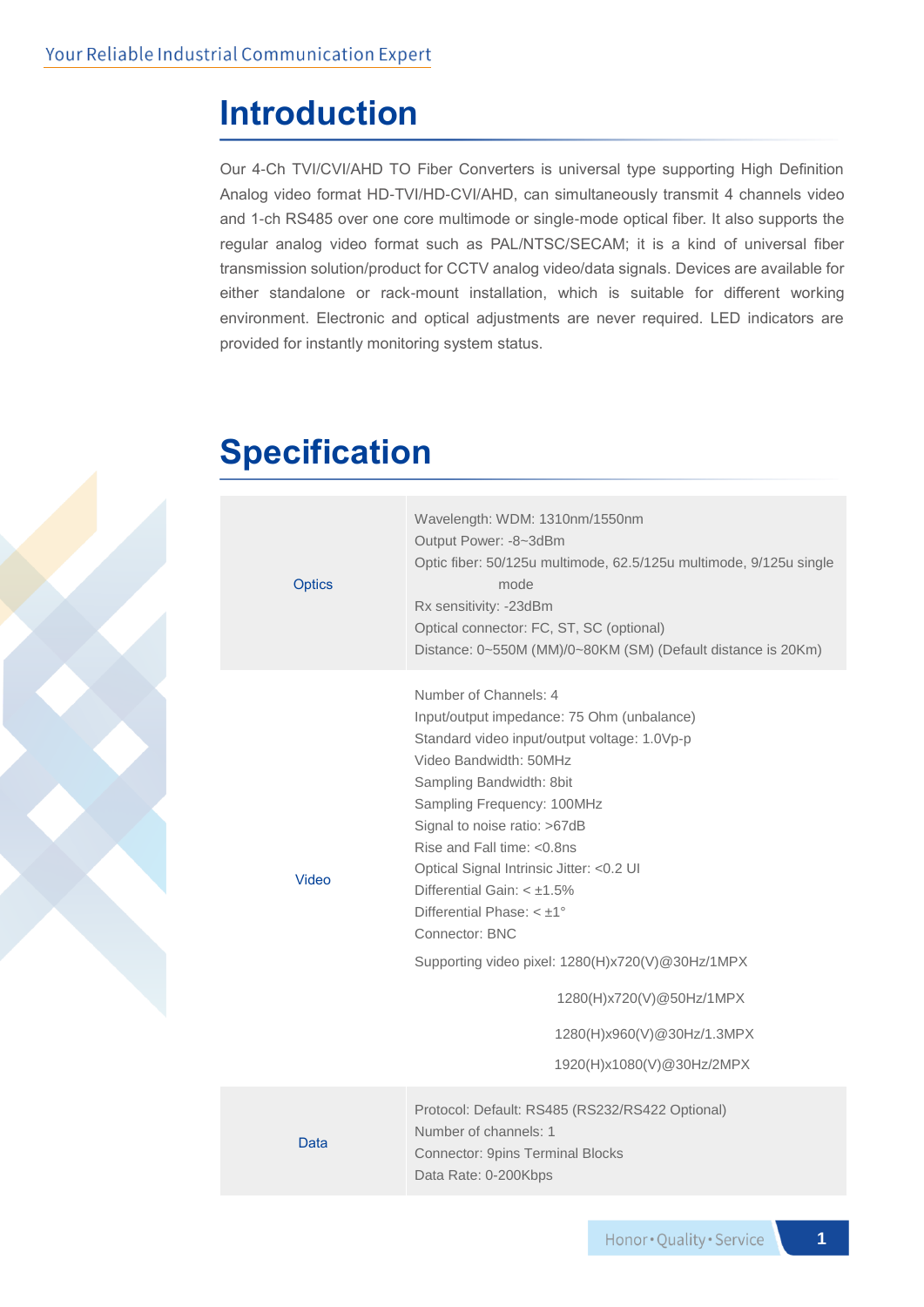#### Your Reliable Industrial Communication Expert

Directions: Default: Simplex from Rx to Tx (BIDI duplex optional)

|                                   | Power: DC5V 2A                                       |
|-----------------------------------|------------------------------------------------------|
|                                   | Power Consumption: ≤6W                               |
| <b>Mechanical Structure &amp;</b> | Working Temperature: -15°C~65°C                      |
| Environment                       | Storage Temperature: $-40^{\circ}C \sim 85^{\circ}C$ |
|                                   | Relative Humidity: 5%~95% (no condensation)          |
|                                   | $MTBF: \geq 100000$ Hours                            |

## **Ordering Information**

| <b>Model Number</b> | <b>Product</b><br><b>Configuration</b>                        | <b>Remark</b> | <b>Fiber</b><br><b>Mode</b> | <b>Wavelengths</b>      | <b>Transmission</b><br><b>Distance</b> |
|---------------------|---------------------------------------------------------------|---------------|-----------------------------|-------------------------|----------------------------------------|
| SWV61400            | 4Ch Forward<br>AHD Video<br>1080P                             | FC/SC/ST      | Single-<br>mode             | 1310 nm                 | $20$ Km                                |
| SWV61401            | 4Ch Forward<br><b>AHD Video</b><br>1080P +1Ch<br>Reverse Data | FC/SC/ST      | Single-<br>mode             | WDM:<br>1310/1550<br>nm | $20$ Km                                |

| <b>Options</b> |                                                 |  |  |  |
|----------------|-------------------------------------------------|--|--|--|
| 1              | standard definition/720P/1080P                  |  |  |  |
| 2              | 1 reverse audio<br>$1A \downarrow$              |  |  |  |
| 3              | $1A \uparrow \downarrow 1$ bi-directional audio |  |  |  |
| 4              | 1D $\uparrow$ 1 positive data (RS-485/422/232)  |  |  |  |
| 5              | 1D ↓ 1 reverse data (RS-485/422/232)            |  |  |  |
| 6              | $VO 1 VO$                                       |  |  |  |
| $\overline{7}$ | FXS/FXO 1 FXS/FXO                               |  |  |  |
| 8              | Ethernet 1 Ethernet                             |  |  |  |
| 9              | 2U 16" rack, redundant power                    |  |  |  |
| 10             | 4U 18" rack, redundant power                    |  |  |  |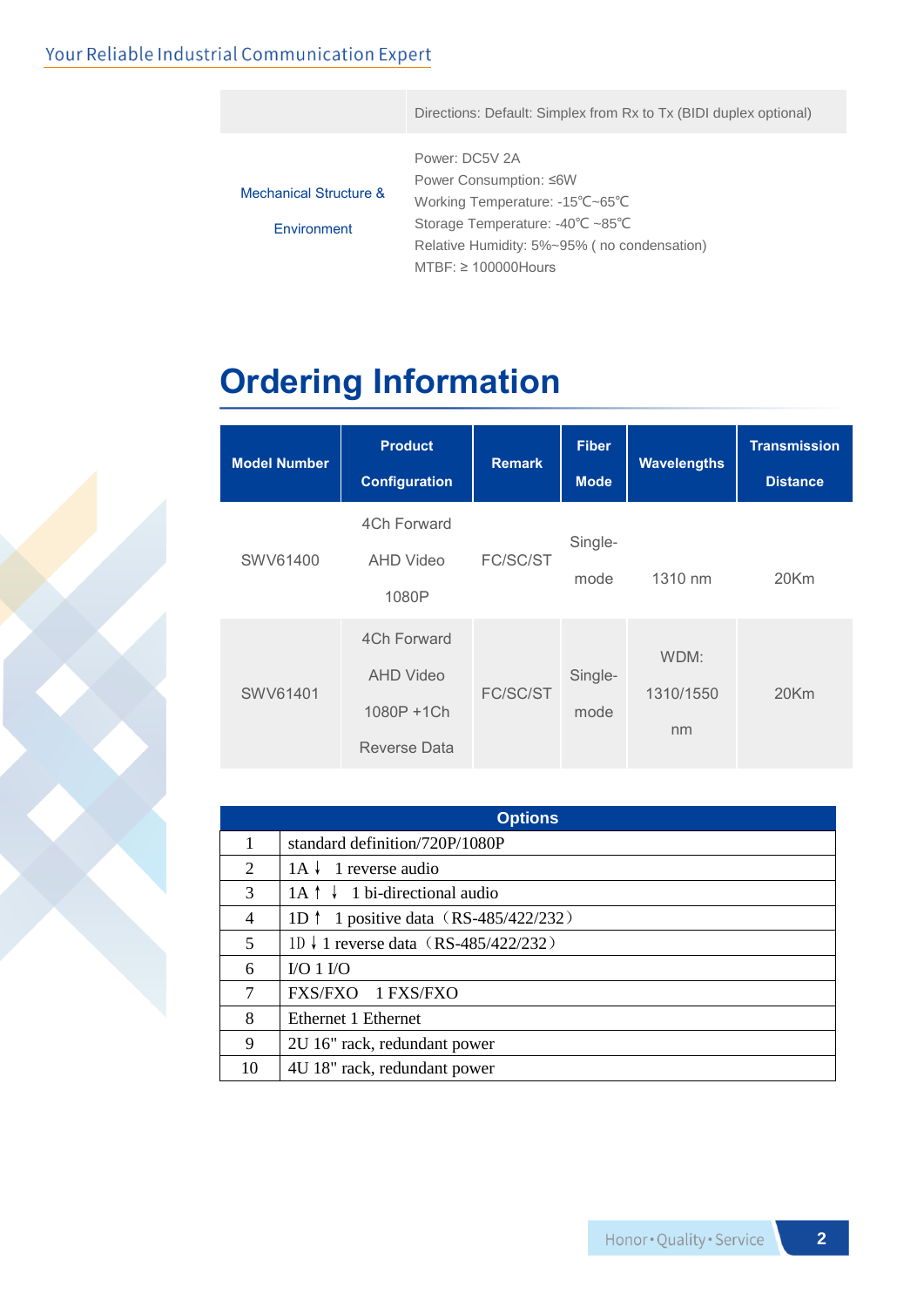# **Packing information**

| Dimensions of products (Pcs per Tx or Rx)                |                |             |         |              |                        |  |  |  |
|----------------------------------------------------------|----------------|-------------|---------|--------------|------------------------|--|--|--|
| Module name                                              | Configuration  | Long        | Wide(mm | High(mm)     | Volume(mm <sup>3</sup> |  |  |  |
|                                                          |                | (mm)        |         |              |                        |  |  |  |
| SWV61400                                                 | 4-Ch video     | 174         | 173     | 30           | 903060                 |  |  |  |
|                                                          | 1080P          |             |         |              |                        |  |  |  |
|                                                          | 4-Ch video     | 174         | 173     | 30           | 903060                 |  |  |  |
| SWV61401                                                 | $1080P + 1-Ch$ |             |         |              |                        |  |  |  |
|                                                          | RS485 data     |             |         |              |                        |  |  |  |
| Shipping weight (pair/Tx+Rx & power adaptors & packages) |                |             |         |              |                        |  |  |  |
| Module name                                              | Configuration  | weight (kg) |         | Package type |                        |  |  |  |
| SWV61400                                                 | 4-Ch video     | 1.6         |         | Carton box   |                        |  |  |  |
|                                                          | 1080P          |             |         |              |                        |  |  |  |
| SWV61401                                                 | 4-Ch video     | 1.65        |         | Carton box   |                        |  |  |  |
|                                                          | $1080P + 1-Ch$ |             |         |              |                        |  |  |  |
|                                                          | RS485 data     |             |         |              |                        |  |  |  |

# **Typical Application**